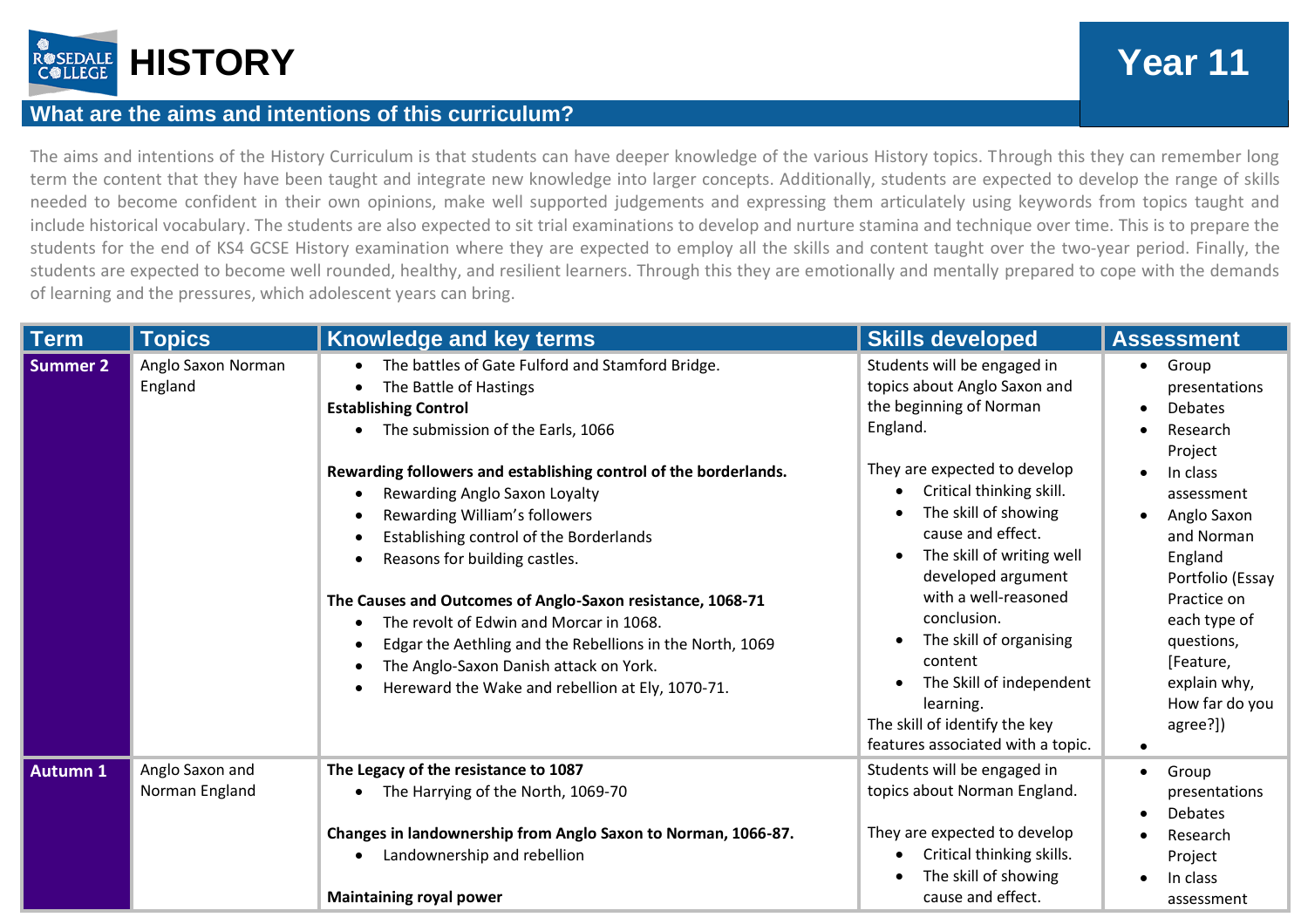|                 |                                          | Military Strength, The legitimate successor, coinage and writs,<br>Journey around England, Owning the land, Oath-taking<br>Revolts of the Earls, 1075<br>Ralph de Gael, Earl of East Anglia, Roger de Breteuil, Earl of<br>Hereford, Waltheof, Earl of Northumbria.<br>The Feudal System and the Church<br>• The Feudal System, The Feudal Hierarchy, The nature of Feudalism<br>The Church in England<br>Stigand and Lanfranc Normanisation of the Chruch<br><b>Norman Government</b><br>Forest Laws, Regents, Earls, Domesday Book, Sheriffs<br><b>The Norman Aristocracy</b><br><b>Career and Significance of Bishop Odo</b><br>William I and his sons. | The skill of writing well<br>developed argument<br>with a well-reasoned<br>conclusion.<br>The skill of organising<br>content<br>The Skill of independent<br>learning.<br>The skill of identify the<br>key features associated<br>with a topic.                                                                                                                                                                                                                                                                     | Anglo Saxon<br>and Norman<br>England<br>Portfolio (Essay<br>Practice on<br>each type of<br>questions,<br>[Feature,<br>explain why,<br>How far do you<br>agree?])                                                                                                                                               |
|-----------------|------------------------------------------|------------------------------------------------------------------------------------------------------------------------------------------------------------------------------------------------------------------------------------------------------------------------------------------------------------------------------------------------------------------------------------------------------------------------------------------------------------------------------------------------------------------------------------------------------------------------------------------------------------------------------------------------------------|--------------------------------------------------------------------------------------------------------------------------------------------------------------------------------------------------------------------------------------------------------------------------------------------------------------------------------------------------------------------------------------------------------------------------------------------------------------------------------------------------------------------|----------------------------------------------------------------------------------------------------------------------------------------------------------------------------------------------------------------------------------------------------------------------------------------------------------------|
| <b>Autumn 2</b> | Medicine through Time,<br>c1250- present | Medicine in Medieval England c1250-c1500<br>Cause of Disease - (Religious, Supernatural, miasma, Rational)<br>Prevention and Treatment - (Supernatural, Rational) Herbal remedies<br>Physician, Apothecary, Barber Surgeon, Hospitals, Home<br>Individuals (Hippocrates- Four Humours Theory, Galen Theory of<br>Opposites<br>Case Study - Black Death- Flagellation, Quarantine<br>Medicine in Renaissance England c1500-c1700<br><b>Causes</b><br>Continuities (Miasma, Church, supernatural beliefs)<br>Changes (Decline in the importance regarding the Four Humours<br>and analysis of urine.<br><b>Prevention and Treatment</b>                      | Students will be engaged in<br>topics about Medicine Through<br>Time, c1250-1700.<br>They are expected to develop<br>Critical thinking skills.<br>The skill of showing<br>cause and effect.<br>The skill of writing well<br>developed argument<br>with a well-reasoned<br>conclusion.<br>The skill of organising<br>content<br>The Skill of independent<br>learning.<br>The skill of identifying<br>change and continuity.<br>The skill of highlighting<br>the significance<br>individuals play in each<br>period. | Group<br>presentations<br><b>Debates</b><br>Research<br>Project<br>In class<br>assessment<br>Medicine<br>through Time<br>(Essay Practice<br>on each type of<br>questions,<br>[Change/Differe<br>nce, explain<br>why, How far<br>do you agree?])<br>Mock<br>$\bullet$<br>Examinations<br>(Full GCSE<br>papers.) |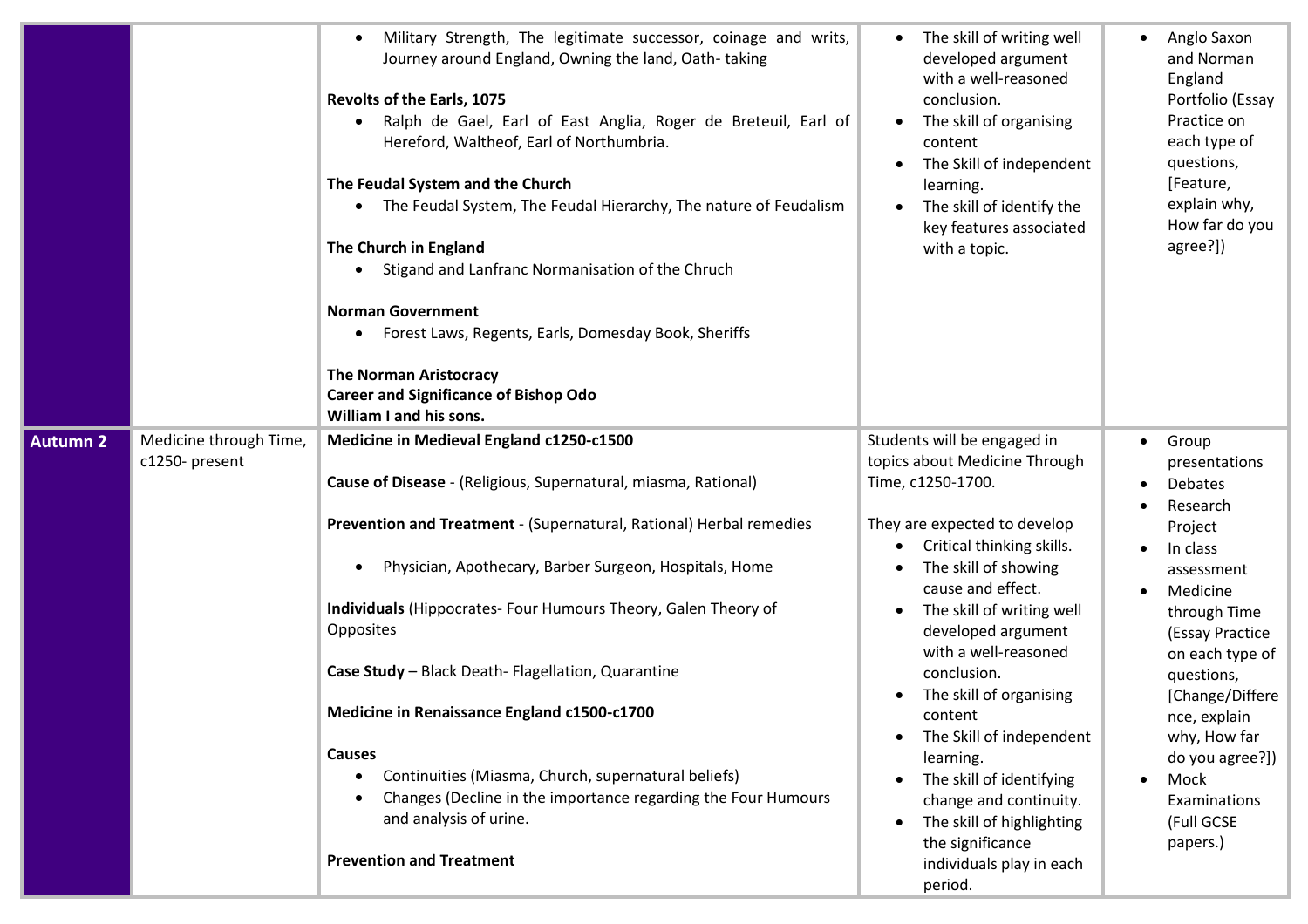|                 |                                          | Continuities - Bloodletting, Herbal remedies, removal of bad air, use of<br>apothecaries & surgeon for poor and role of women caring for the sick who<br>could not go to hospitals.<br>Changes - People looked for Chemical cures for diseases, Renaissance<br>hospitals began to treat people with wounds and infectious diseases and<br>Pest Houses.<br><b>Individuals</b><br>Thomas Sydenham- English Hippocrates<br>Vesalius - On the Fabric of the Human Body.<br>William Harvey - Circulation of Blood                                                                                                                                                                                                                     |                                                                                                                                                                                                                                                                                                                                                                                                                                                                                                              |                                                                                                                                                                                                                                                                                                                                          |
|-----------------|------------------------------------------|----------------------------------------------------------------------------------------------------------------------------------------------------------------------------------------------------------------------------------------------------------------------------------------------------------------------------------------------------------------------------------------------------------------------------------------------------------------------------------------------------------------------------------------------------------------------------------------------------------------------------------------------------------------------------------------------------------------------------------|--------------------------------------------------------------------------------------------------------------------------------------------------------------------------------------------------------------------------------------------------------------------------------------------------------------------------------------------------------------------------------------------------------------------------------------------------------------------------------------------------------------|------------------------------------------------------------------------------------------------------------------------------------------------------------------------------------------------------------------------------------------------------------------------------------------------------------------------------------------|
| <b>Spring 1</b> | Medicine through Time,<br>c1250- present | Medicine in Industrial England c1700-c1900<br><b>Causes</b><br><b>Continuities - Miasma Theory, Influence of the Church during epidemics</b><br>and the supernatural.<br>Changes - Germ Theory disproved Spontaneous Generation Theory and<br>believed that germs causes disease in human body.<br><b>Prevention and Treatment</b><br>Hospital Care - Nightingale<br>Surgery - Simpson and Lister<br>Vaccinations - Jenner<br>Cholera-Snow<br>$\bullet$<br>Public Health Act 1848, Great Stink - 858 and public Health Act -<br>1875.<br>Individuals (Louis Pasteur, Robert Koch, Florence Nightingale, James<br>Simpson, Robert Lister, Edward Jenner, John Snow)<br>Medicine in Modern England c1900- present<br><b>Causes</b> | Students will be engaged in<br>topics about Medicine Through<br>Time, c1700-present.<br>They are expected to develop<br>Critical thinking skills.<br>The skill of showing<br>cause and effect.<br>The skill of writing well<br>developed argument<br>with a well-reasoned<br>conclusion.<br>• The skill of organising<br>content<br>The Skill of independent<br>learning.<br>The skill of identifying<br>change and continuity.<br>The skill of highlighting<br>the significance<br>individuals play in each | Group<br>$\bullet$<br>presentations<br><b>Debates</b><br>Research<br>Project<br>In class<br>$\bullet$<br>assessment<br>Medicine<br>through Time<br>(Essay Practice<br>on each type of<br>questions,<br>[Change/Differe<br>nce, explain<br>why, How far<br>do you agree?])<br>Mock<br>$\bullet$<br>Examinations<br>(Full GCSE<br>papers.) |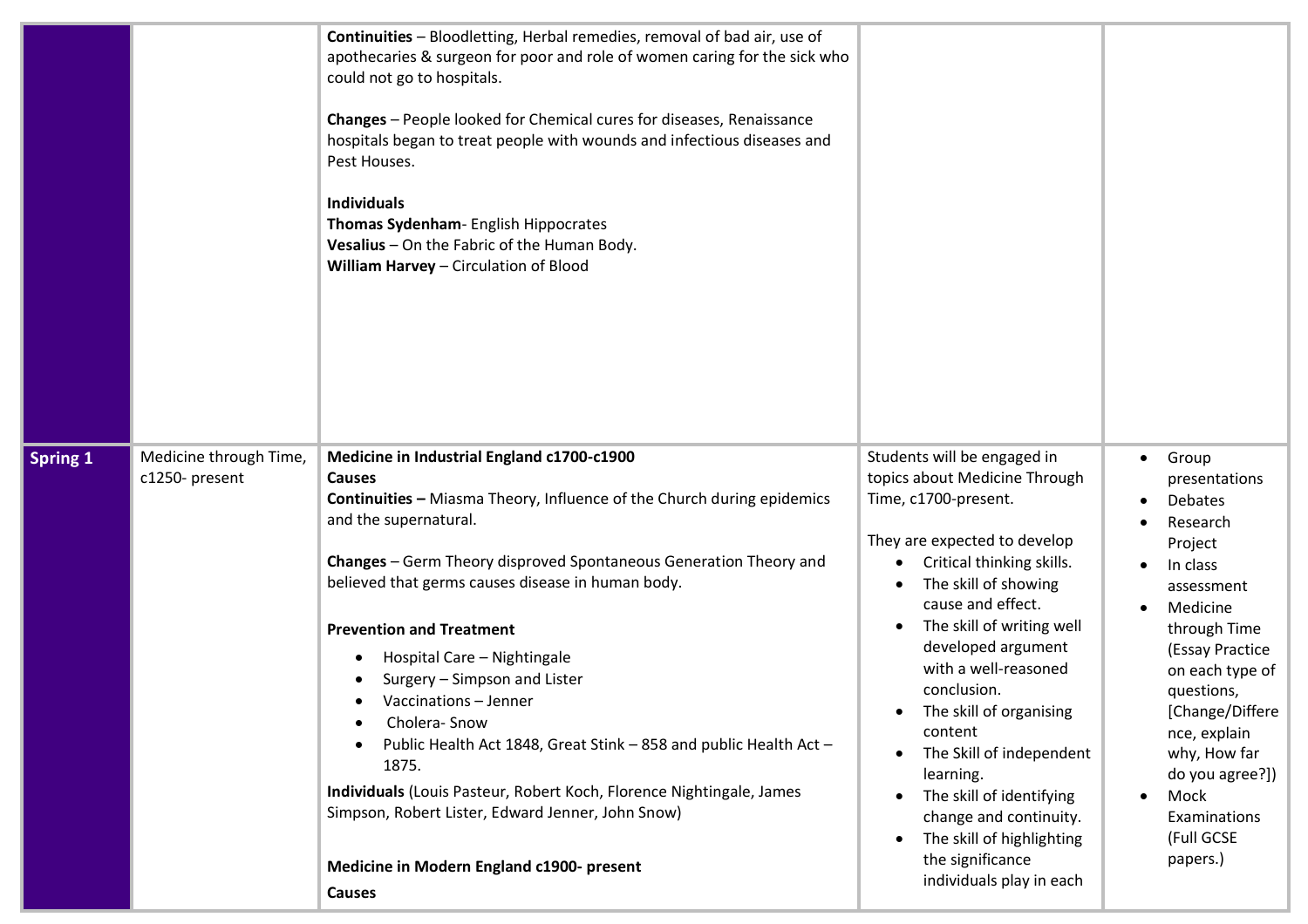|                 |                                                   | DNA-1953- Scientist understood how hereditary diseases were caused.                                                                                                                                                                                                                                                                                                                                                                                                                                                                                                                                                                                                                                                                                                     | period.                                                                                                                                                                                                                                                                                                                                                                                                                                                              |                                                                                                                                                                                                                                                                                                                                                        |
|-----------------|---------------------------------------------------|-------------------------------------------------------------------------------------------------------------------------------------------------------------------------------------------------------------------------------------------------------------------------------------------------------------------------------------------------------------------------------------------------------------------------------------------------------------------------------------------------------------------------------------------------------------------------------------------------------------------------------------------------------------------------------------------------------------------------------------------------------------------------|----------------------------------------------------------------------------------------------------------------------------------------------------------------------------------------------------------------------------------------------------------------------------------------------------------------------------------------------------------------------------------------------------------------------------------------------------------------------|--------------------------------------------------------------------------------------------------------------------------------------------------------------------------------------------------------------------------------------------------------------------------------------------------------------------------------------------------------|
|                 |                                                   |                                                                                                                                                                                                                                                                                                                                                                                                                                                                                                                                                                                                                                                                                                                                                                         |                                                                                                                                                                                                                                                                                                                                                                                                                                                                      |                                                                                                                                                                                                                                                                                                                                                        |
|                 |                                                   | Lifestyle Choices impact health - Smoking, poor diet, alcohol, sharing of<br>body fluids and exposure to excessive amount of sun.                                                                                                                                                                                                                                                                                                                                                                                                                                                                                                                                                                                                                                       |                                                                                                                                                                                                                                                                                                                                                                                                                                                                      |                                                                                                                                                                                                                                                                                                                                                        |
|                 |                                                   | Improvement in diagnosis- X-ray, CT/MRI scans, ultrasound, Blood testing<br>and pressure monitor.                                                                                                                                                                                                                                                                                                                                                                                                                                                                                                                                                                                                                                                                       |                                                                                                                                                                                                                                                                                                                                                                                                                                                                      |                                                                                                                                                                                                                                                                                                                                                        |
|                 |                                                   | <b>Prevention and Treatment</b><br>Magic Bullets-Salvarsan 606, Antibiotics - Alexander Fleming,<br>High-tech medical/surgical treatment-NHS Hospitals, GP's dentist's<br>ambulance services & health services.<br>Government lifestyle campaigners- Change4life & campaign warning of<br>dangers of drug/ binge drinking.<br><b>Individuals</b>                                                                                                                                                                                                                                                                                                                                                                                                                        |                                                                                                                                                                                                                                                                                                                                                                                                                                                                      |                                                                                                                                                                                                                                                                                                                                                        |
|                 |                                                   | Crick and Watson, Paul Ehrlich, Alexander Fleming, Florey and Chain.                                                                                                                                                                                                                                                                                                                                                                                                                                                                                                                                                                                                                                                                                                    |                                                                                                                                                                                                                                                                                                                                                                                                                                                                      |                                                                                                                                                                                                                                                                                                                                                        |
| <b>Spring 2</b> | The British Sector of the<br><b>Western Front</b> | Infection and the Move towards Aseptic Surgery.<br><b>Development of X-rays</b><br>Development of blood transfusions and storage of blood.<br><b>Context of the British Sector of the Western Front</b><br>The Ypres, Salient, The Somme, Arras, Cambrai.<br>Impact of the terrain on helping the wounded- (Difficult to move<br>around, night communication was difficult, collecting wounded<br>from No Man's Land was dangerous etc)<br>Helping the Wounded on the Western Front.<br>Evacuation route, Stretcher bearers, Regimental Aid Post, Field Ambulance<br>and Dressing Station, Base Hospitals, Underground Hospitals at Arras,<br>RAMC, FANY<br>Conditions requiring treatment on the Western Front.<br>Ill Health- Trench Fever, Trench Foot, Shell Shock) | Students will be engaged in<br>topics about The British Sector<br>of the Western Front.<br>They are expected to develop<br>Critical thinking skills.<br>The skill of showing<br>cause and effect.<br>The skill of writing well<br>developed argument<br>with a well-reasoned<br>conclusion.<br>The skill of examining<br>the usefulness of<br>sources based on<br>provenance and own<br>knowledge.<br>The skill of organising<br>content<br>The Skill of independent | Group<br>$\bullet$<br>presentations<br><b>Debates</b><br>Research<br>Project<br>In class<br>assessment<br>Medicine<br>through Time<br>(Essay Practice<br>on each type of<br>questions,<br>Feature, How<br>useful? Follow<br>up on sources,<br>explain why,<br>How far do you<br>agree?)<br>Mock<br>$\bullet$<br>Examinations<br>(Full GCSE<br>papers.) |